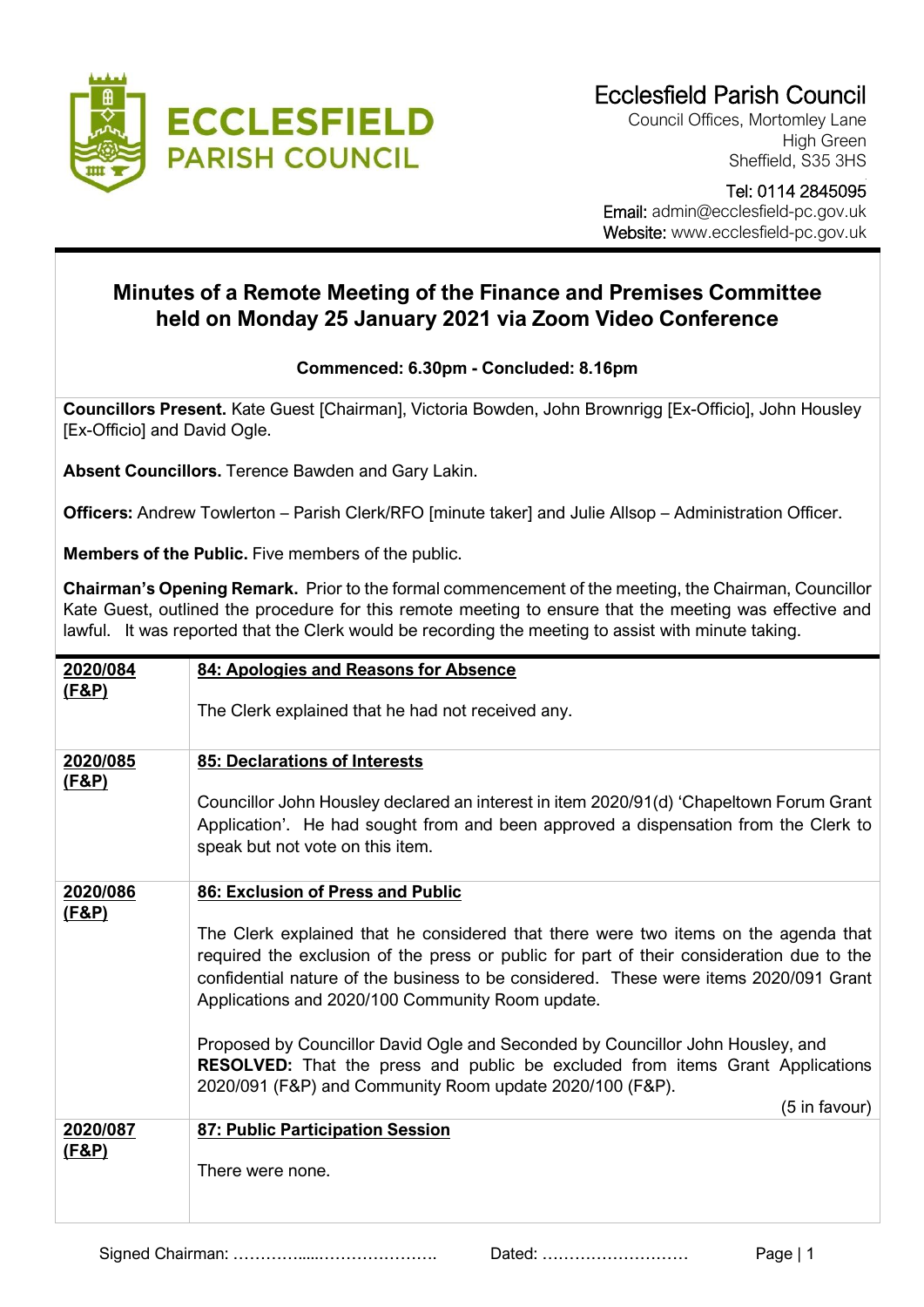| 2020/088                     | 88: Finance and Premises Committee Minutes                                                                                                                                                                                                                                                                                                                                                                                                                                                                                                   |
|------------------------------|----------------------------------------------------------------------------------------------------------------------------------------------------------------------------------------------------------------------------------------------------------------------------------------------------------------------------------------------------------------------------------------------------------------------------------------------------------------------------------------------------------------------------------------------|
| <u>(F&amp;P)</u>             | Councillor Kate Guest provided a brief overview of the approved minutes and matters<br>arising from the meeting held on 16 December 2020.                                                                                                                                                                                                                                                                                                                                                                                                    |
| 2020/089                     | 89: Update on the Accounts of the Council                                                                                                                                                                                                                                                                                                                                                                                                                                                                                                    |
| <u>(F&amp;P)</u>             | The Clerk provided a verbal and written report regarding the financial affairs of the Council.<br>This included the cashbook, account bank reconciliation and management accounts for<br>December. He explained that the overall budget position was sound. He explained that<br>he, in conjunction with the Chairman, intended to review the amounts the Council held in<br>the various accounts especially in the context of good practice that parish councils should<br>not hold more than £85,000 with one bank or a single investment. |
|                              | Proposed by Councillor David Ogle and Seconded by Councillor John Housley, and<br>RESOLVED: That the cashbook, account/bank reconciliation and management accounts<br>for December 2020 be endorsed.<br>(5 in favour)                                                                                                                                                                                                                                                                                                                        |
| 2020/090                     | 90: Payments for Approval                                                                                                                                                                                                                                                                                                                                                                                                                                                                                                                    |
| (F&P)                        | The Clerk gave a brief verbal and written report (attached as item 90a to the agenda) of<br>payments between 12 January 2021 and 19 January 2021 requiring approval.                                                                                                                                                                                                                                                                                                                                                                         |
|                              | Proposed by Councillor David Ogle and Seconded by Councillor Victoria Bowden, and<br>RESOLVED: That the schedule of payments dated 12/1/21 to 19/1/21 and shown below at<br>be endorsed and the payments be recommended to Council for approval.                                                                                                                                                                                                                                                                                             |
|                              | (5 in favour)                                                                                                                                                                                                                                                                                                                                                                                                                                                                                                                                |
| 2020/091<br><u>(F&amp;P)</u> | 91: Grant Applications<br>The Clerk confirmed that the Council had received five grant applications which were<br>considered.                                                                                                                                                                                                                                                                                                                                                                                                                |
|                              | Proposed by Councillor David Ogle and Seconded by Councillor John Brownrigg, and<br><b>RESOLVED: That:-</b>                                                                                                                                                                                                                                                                                                                                                                                                                                  |
|                              | 1. It is recommended to Council that Apple Tree Childcare be granted an award of<br>£400.00 towards a CCTV system. (5 in favour)                                                                                                                                                                                                                                                                                                                                                                                                             |
|                              | 2. It is recommended to Council that Chapeltown Forum be granted an award of                                                                                                                                                                                                                                                                                                                                                                                                                                                                 |
|                              | £281.90 for litter picking activities in Chapeltown. (4 in favour)<br>3. It is recommended to Council that Disability South Yorkshire be granted £1070.00<br>towards activities aimed at adults who are lonely or isolated in the Parish. (5 in<br>favour)                                                                                                                                                                                                                                                                                   |
|                              | 4. It is recommended to Council that South Yorkshire County Scout Group be<br>awarded £3240.00 towards security measures at Hesley Wood Scout Activity<br>Centre. (5 in favour)                                                                                                                                                                                                                                                                                                                                                              |
|                              | 5. It is recommended to Council that Friends of Charlton Brook be awarded £5730.00<br>towards maintaining and improving Charlton Brook Green Space subject to<br>evidence that the Group holds adequate Public Liability Insurance. (5 in favour)<br>6. The grant guidance is strengthened to make it clear that to be eligible for a grant a<br>group must hold adequate public liability insurance in its own name and not, for<br>example, via a third party cover. (5 in favour)                                                         |
| 2020/092                     | 92: Health and Safety (including fire safety)                                                                                                                                                                                                                                                                                                                                                                                                                                                                                                |
| <u>(F&amp;P)</u>             | Julie Allsop, the Council's Administration Officer, led on this item. She gave an update on                                                                                                                                                                                                                                                                                                                                                                                                                                                  |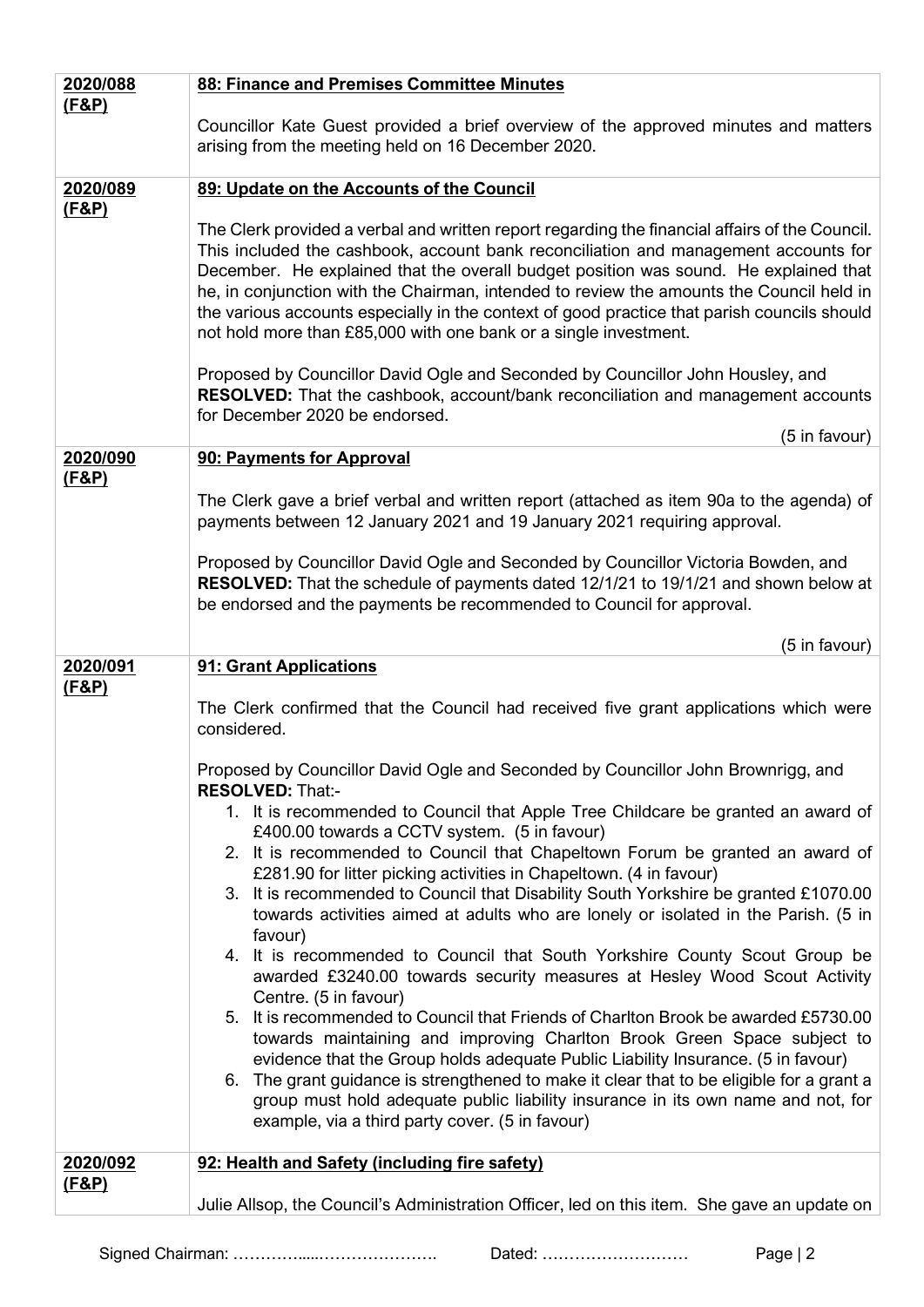|                              | the policies and procedures the Council had introduced or were considering introducing<br>to ensure it complied with health and safety requirements and good practice.<br>This<br>included a draft Health and Safety Policy, training of staff (including first aid) and fire,<br>COVID and health safety assessments of the Council offices. She went on to explain that<br>she had successfully undertaken health and safety training and would be acting as the<br>Council's 'competent person' for health and safety issues. The Chairman congratulated<br>and thanked Julie for her efforts and hard work with this and more generally.<br>Proposed by Councillor John Housley and Seconded by Councillor John Brownrigg, and<br>RESOLVED: That it is recommended to Council that the Health and Safety Policy be<br>approved.<br>(5 in favour) |
|------------------------------|------------------------------------------------------------------------------------------------------------------------------------------------------------------------------------------------------------------------------------------------------------------------------------------------------------------------------------------------------------------------------------------------------------------------------------------------------------------------------------------------------------------------------------------------------------------------------------------------------------------------------------------------------------------------------------------------------------------------------------------------------------------------------------------------------------------------------------------------------|
| 2020/093                     | 93: Other Policies for Approval                                                                                                                                                                                                                                                                                                                                                                                                                                                                                                                                                                                                                                                                                                                                                                                                                      |
| <u>(F&amp;P)</u>             | Julie Allsop, the Council's Administration Officer, led on this item. She provided a<br>commentary on the draft Asset Register (2021) for the Council, which was then discussed.                                                                                                                                                                                                                                                                                                                                                                                                                                                                                                                                                                                                                                                                     |
|                              | Proposed by Councillor David Ogle and Seconded by Councillor John Housley, and<br><b>RESOLVED:</b> That it is recommended to Council that the Asset Register (2021) be<br>approved.                                                                                                                                                                                                                                                                                                                                                                                                                                                                                                                                                                                                                                                                  |
|                              | (5 in favour)                                                                                                                                                                                                                                                                                                                                                                                                                                                                                                                                                                                                                                                                                                                                                                                                                                        |
| 2020/094<br><u>(F&amp;P)</u> | 94: Disabled Access to the Council Offices                                                                                                                                                                                                                                                                                                                                                                                                                                                                                                                                                                                                                                                                                                                                                                                                           |
|                              | A verbal report was provided by Julie Allsop on the proposed actions and emerging<br>recommendations to ensure that the council offices were accessible for disabled and other<br>people. It was noted that it had previously been highlighted that there may be issues with<br>disabled access to these offices. This followed an assessment she had undertaken of the<br>council office and community room. Julie was praised for her dedication. It was explained<br>that this would be the subject of a more detailed report downstream and that the Council<br>had earmarked £10,000 in next years budget for this.<br>It was also noted and agreed that this may provide an opportunity to have a real hard look                                                                                                                               |
|                              | at the layout of the Chamber.                                                                                                                                                                                                                                                                                                                                                                                                                                                                                                                                                                                                                                                                                                                                                                                                                        |
| 2020/095<br><u>(F&amp;P)</u> | 95: Grenoside Exhibition Fund<br>The Clerk led on this. He provided a verbal and written report regarding the financial affairs<br>of the Fund. This included the cashbook, account bank reconciliation and management<br>accounts for April 2020 to December 2020. He noted that there had been limited financial<br>activity in this financial year mainly due to the COVID pandemic.<br>He explained that it may be timely to review the procedures and structures of the Fund. It                                                                                                                                                                                                                                                                                                                                                                |
|                              | was agreed that this was a good idea and that the Clerk should bring his recommendations<br>in this respect to the February meeting of the Committee.<br>Proposed by Councillor Victoria Bowden and Seconded by Councillor David Ogle, and<br>RESOLVED: That the cashbook, account/bank reconciliation and management accounts<br>for April to December 2020 for the Grenoside Exhibition Trust Fund be endorsed and                                                                                                                                                                                                                                                                                                                                                                                                                                 |
|                              | recommended to Council for approval.                                                                                                                                                                                                                                                                                                                                                                                                                                                                                                                                                                                                                                                                                                                                                                                                                 |
| 2020/096<br><u>(F&amp;P)</u> | (5 in favour)<br>96: Ward based Grant policies and procedures                                                                                                                                                                                                                                                                                                                                                                                                                                                                                                                                                                                                                                                                                                                                                                                        |
|                              | The Clerk explained that at its 3 December 2020 meeting the Council had agreed that the<br>Council's grant programme should move to a ward-based approach which would mean<br>that each ward would have a small pot of funding to be spent on suitable and eligible                                                                                                                                                                                                                                                                                                                                                                                                                                                                                                                                                                                  |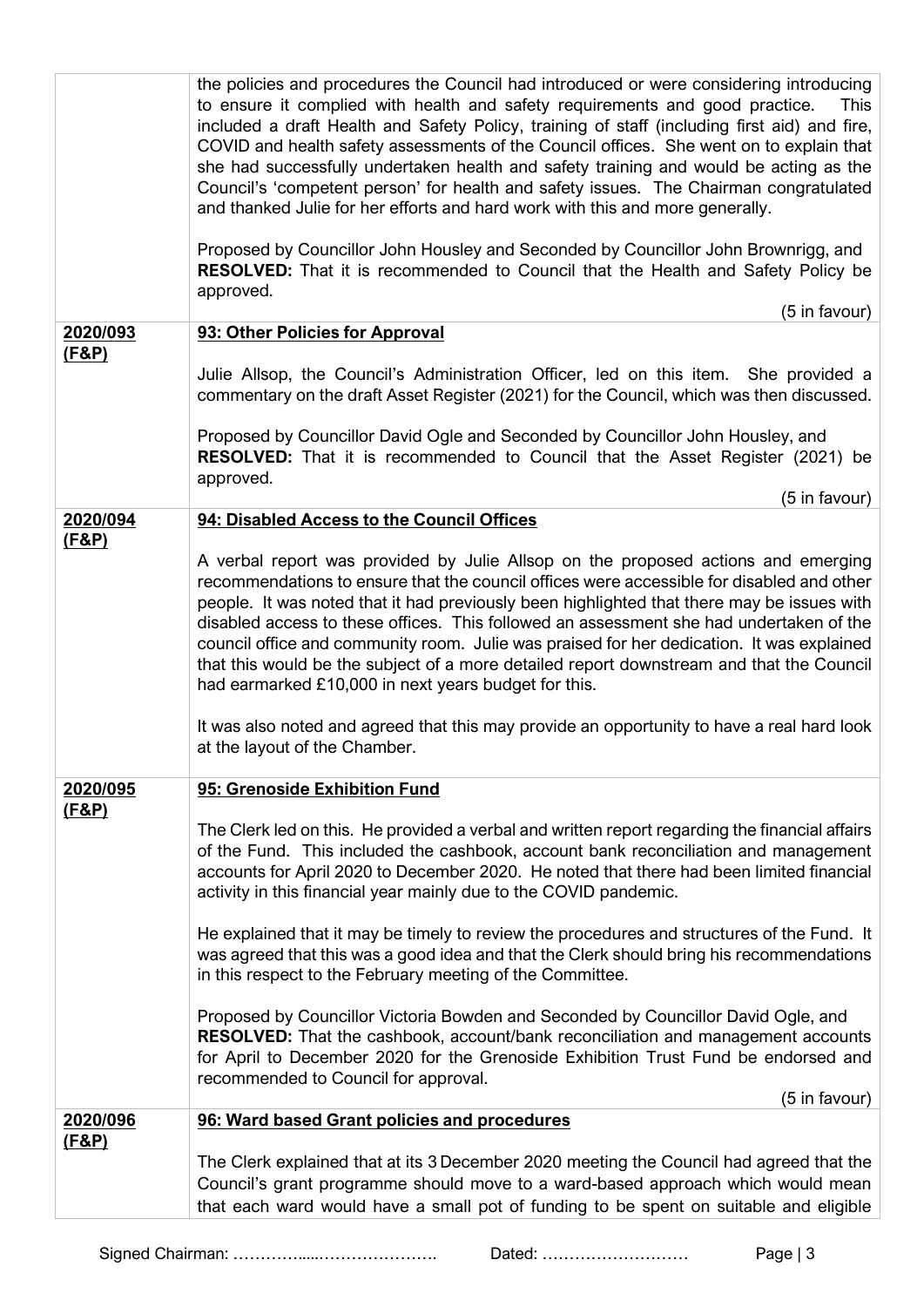|                              | activities benefiting that ward. At this meeting, it was also agreed that further work should<br>be undertaken to develop the policies and procedures guiding it and these be brought to<br>Council for approval before its introduction. He then outlined a discussion document he<br>prepared with the input of Councillors on how this might operate in practice. This was then<br>discussed. It was noted that the maximum amount that could be awarded was £6000. It<br>was suggested and agreed that the guidance document should make explicit reference to<br>the fact that ward Councillors when commenting on an initial application that they did not<br>predetermine themselves. |
|------------------------------|----------------------------------------------------------------------------------------------------------------------------------------------------------------------------------------------------------------------------------------------------------------------------------------------------------------------------------------------------------------------------------------------------------------------------------------------------------------------------------------------------------------------------------------------------------------------------------------------------------------------------------------------------------------------------------------------|
|                              | Proposed by Councillor David Ogle and Seconded by Councillor John Brownrigg, and<br><b>RESOLVED:</b> That subject to the amendment agreed above, the detailed policies and<br>procedures for the Ward based grant (as shown at Appendix 130f) be endorsed and<br>recommended to Council for approval.<br>(5 in favour)                                                                                                                                                                                                                                                                                                                                                                       |
| 2020/097                     | 97: To consider a proposal to create an Ecclesfield Parish COVID Recovery Fund                                                                                                                                                                                                                                                                                                                                                                                                                                                                                                                                                                                                               |
| <u>(F&amp;P)</u>             | (major grant programme) for the Financial Year 2021/22                                                                                                                                                                                                                                                                                                                                                                                                                                                                                                                                                                                                                                       |
|                              | Following its 21 December 2020 meeting, the Council agreed in principle that the Council<br>should introduce a major grant programme to assist groups to recover from the COVID<br>pandemic. The Clerk gave a verbal and written report on how this might operate in<br>practice. This was then discussed.                                                                                                                                                                                                                                                                                                                                                                                   |
|                              | Proposed by Councillor David Ogle and Seconded by Councillor John Housley, and<br>RESOLVED: That the detailed policies and procedures for the Parish Covid Recovery Fund<br>(as shown at Appendix 130g) be endorsed and recommended to Council for approval.<br>(5 in favour)                                                                                                                                                                                                                                                                                                                                                                                                                |
| 2020/098<br><u>(F&amp;P)</u> | 98: Internal Audit                                                                                                                                                                                                                                                                                                                                                                                                                                                                                                                                                                                                                                                                           |
|                              | The Clerk provided an update on the arrangements for the periodic half-yearly internal<br>audit of the Council's financial and other internal controls which was to commence at the<br>end of the month.                                                                                                                                                                                                                                                                                                                                                                                                                                                                                     |
|                              | Proposed by Councillor John Housley and Seconded by Councillor John Brownrigg, and<br><b>RESOLVED:</b> That the arrangements for the periodic internal audit of the Council be noted<br>and agreed.                                                                                                                                                                                                                                                                                                                                                                                                                                                                                          |
| 2020/099                     | (5 in favour)<br>99: To confirm the time and date of the first meeting of sub-committee established to                                                                                                                                                                                                                                                                                                                                                                                                                                                                                                                                                                                       |
| <u>(F&amp;P)</u>             | investigate, report on, and resolve the challenge to the Council's accounts for<br>2019/2020                                                                                                                                                                                                                                                                                                                                                                                                                                                                                                                                                                                                 |
|                              | It was agreed that this meeting should take place on Saturday 13 February 2021 at<br>10.00am at the council offices. It was suggested and agreed that the complainant be asked<br>to contribute to the investigation.                                                                                                                                                                                                                                                                                                                                                                                                                                                                        |
| 2020/100                     | 100: Community Hall update                                                                                                                                                                                                                                                                                                                                                                                                                                                                                                                                                                                                                                                                   |
| <u>(F&amp;P)</u>             | The Clerk gave a verbal report on progress.                                                                                                                                                                                                                                                                                                                                                                                                                                                                                                                                                                                                                                                  |
|                              | Proposed by Councillor John Housley and Seconded by Councillor David Ogle, and                                                                                                                                                                                                                                                                                                                                                                                                                                                                                                                                                                                                               |
|                              | <b>RESOLVED:</b> That it is recommended to Council that Darren Bates be commissioned to<br>lead the refurbishment of the Community Hall up to and through the tender stage and that<br>a budget of £960 be agreed to facilitate this.                                                                                                                                                                                                                                                                                                                                                                                                                                                        |
|                              | (5 in favour)                                                                                                                                                                                                                                                                                                                                                                                                                                                                                                                                                                                                                                                                                |